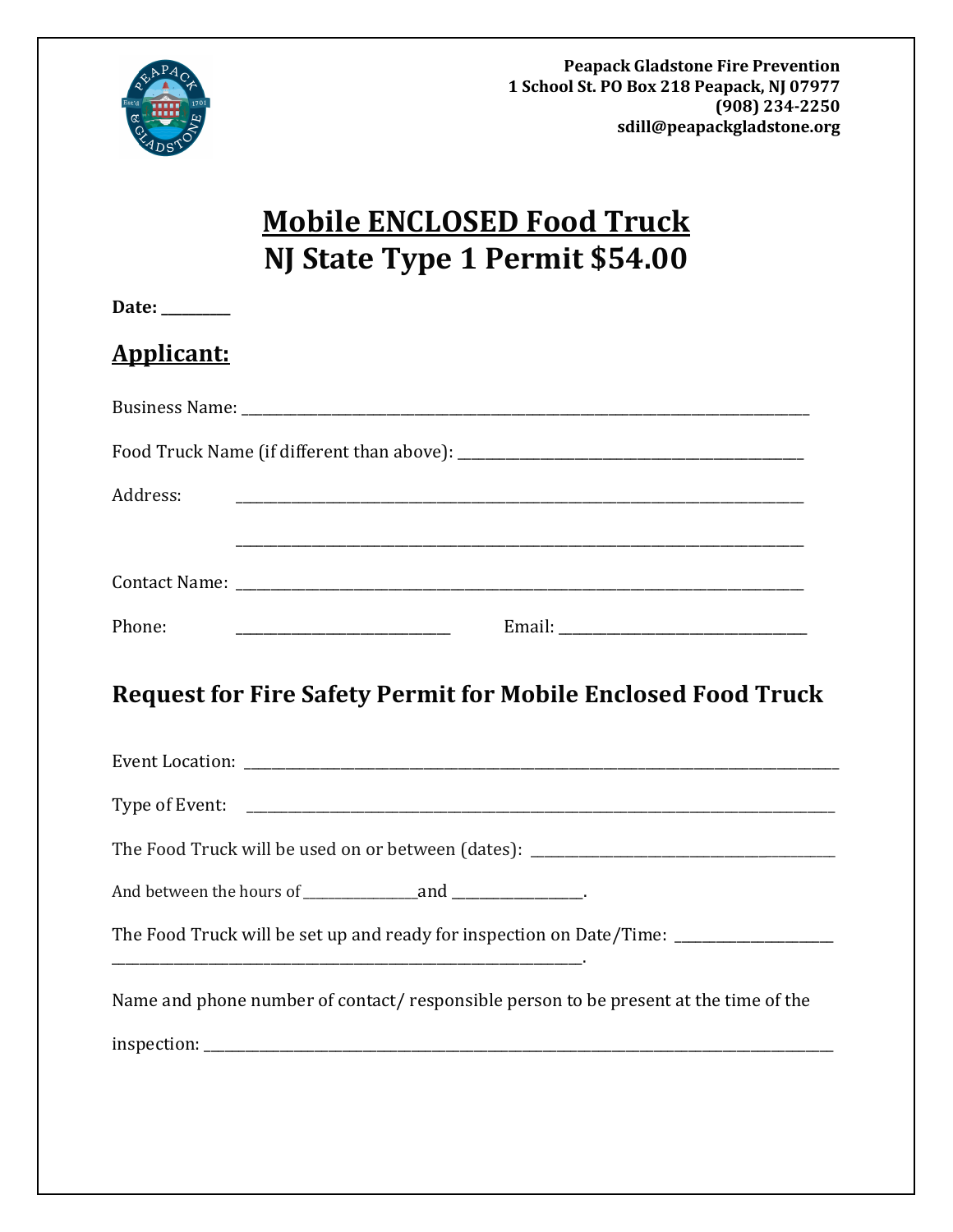

## **Vehicle Information**

| Vehicle Registration (License #): ________            | State: |        |
|-------------------------------------------------------|--------|--------|
| Is this Vehicle equipped with an exhaust hood: () Yes |        | ( ) No |
| <b>Cooking Appliances:</b>                            |        |        |

### **( ) Stove ( ) Griddle ( ) Oven ( ) Deep Fryer ( ) Other\_\_\_\_\_\_\_\_\_\_\_\_\_\_\_\_\_\_\_\_**

- Cooking operations that produce grease laden vapors, must be equipped with an exhaust hood and a hood fire suppression system.
- The Fire Suppression System must have a valid inspection tag. Hood fire suppression systems are required to be inspected every 6 months. The Operator must have a copy of the actual fire suppression system inspection report (not just a tag) and submit with application.
- If the truck has a deep fat fryer, the vehicle must be equipped with a "K-type" portable fire extinguisher. Other trucks must have a fire extinguisher compatible with the fire suppression system. All fire extinguishers must have a current service tag,
- Propane cylinders, piping and hoses must be in good condition and free from leaks.

### **Health Department:** Temporary cooking operations require a Health Permit from Somerset County Health Department

**I hereby acknowledge that I have read this application, that the information given is correct, and that I am the owner, or duly appointed person, authorized to act in the owner's behalf and as such hereby agree to comply with the applicable requirements of the Fire Code as best as any specific conditions imposed by the Fire Official.**

| <b>Applicant Signature</b> |              | Name/Title          | Date      |
|----------------------------|--------------|---------------------|-----------|
|                            |              | FOR OFFICE USE ONLY |           |
| Date Paid:                 | Amount Paid: | Check Number:       | Permit #: |